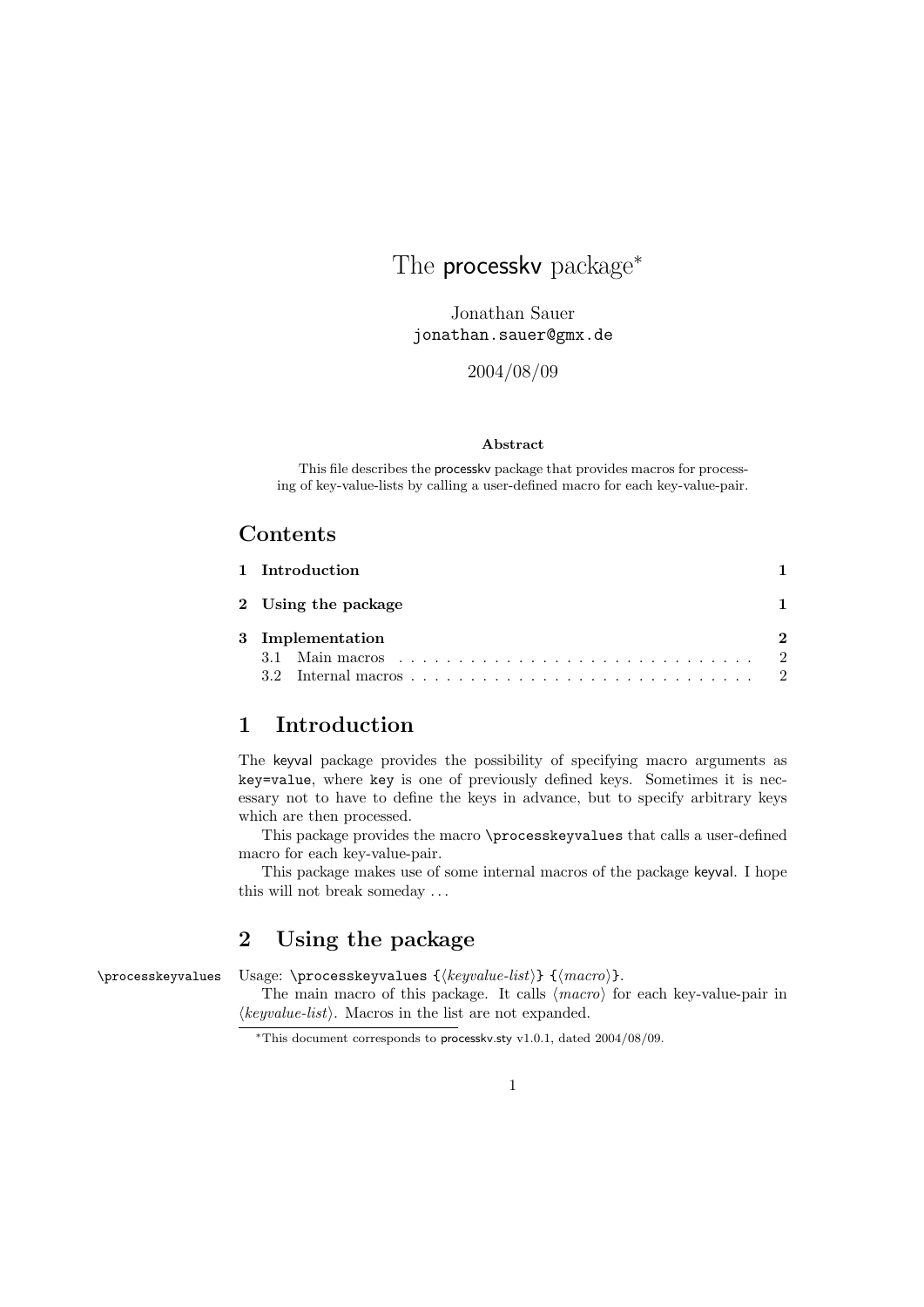$\langle macro\rangle$  can be any macro with two parameters, i.e:

```
\def\testmacro#1#2{%
  \text{Message{Key} = '#1', value = '#2'}\%}
```
#### Or

```
\newcommand{\testmacro}[2]{%
  \text{message{Key} = '#1', value = '#2'}}
```
## 3 Implementation

#### 3.1 Main macros

\processkeyvalues Usage: \processkeyvalues  $\{ \negthinspace \langle \negthinspace \rangle \} \ \{ \negthinspace \langle \negthinspace \rangle \}.$ Calls  $\langle macro\rangle$  for each key-value-pair in the list.  $\langle macro\rangle$  must have two parameters,  $\langle key \rangle$  and  $\langle value \rangle$ .

```
1 \def\processkeyvalues#1#2{%
2 \def\PKV@process{#2}%
3 \PKV@do#1,\relax,%
4 }
```
#### 3.2 Internal macros

\PKV@do Processes the list.

```
5 \def\PKV@do#1,{%
6 \ifx\relax#1\empty\else%
7 \PKV@split#1==\relax%
8 \expandafter\PKV@do\fi%
9 }
```
\PKV@split Processes a key-value-pair of the list. Uses some macros of the keyval package.

```
10 \def\PKV@split#1=#2=#3\relax{%
11 \KV@@sp@def\@tempa{#1}%
12 \ifx\@tempa\@empty\else%
13 \KV@@sp@def\@tempb{#2}%
```

```
14 \expandafter\expandafter\expandafter\PKV@process%
```

```
15 \expandafter\expandafter\expandafter{\expandafter\@tempa%
```

```
16 \expandafter}\expandafter{\@tempb}%
```

```
17 \fi%
```

```
18 }
```